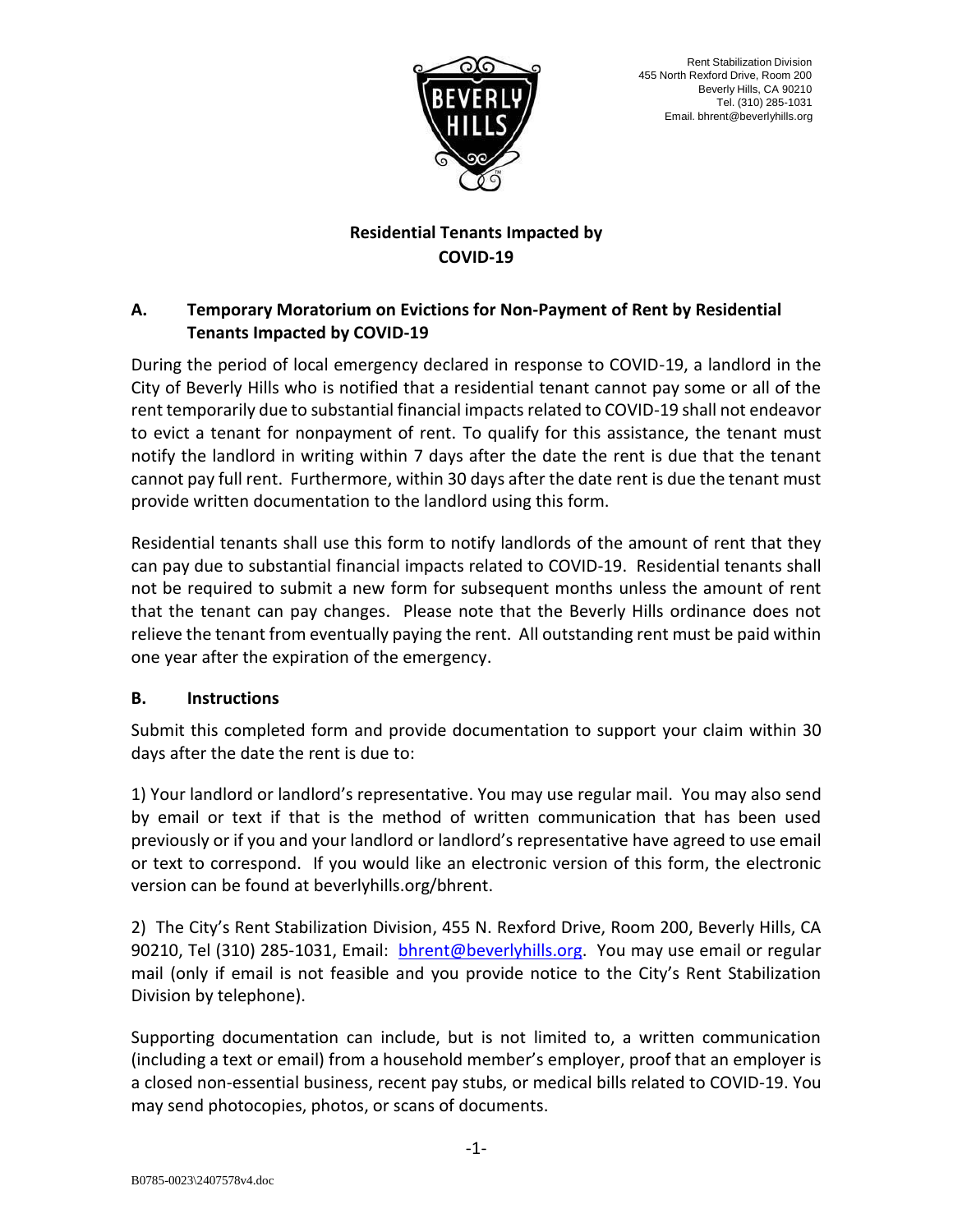

**Dear \_\_\_\_\_\_\_\_\_\_\_\_\_\_\_\_\_\_\_\_\_\_\_\_\_\_\_\_\_\_\_\_,**

(Landlord or Landlord's representative)

**On March 16, 2020, the City of Beverly Hills declared a local emergency due to the COVID-19 pandemic and adopted an ordinance imposing a moratorium on evictions for failure to pay full rent due to substantial financial impacts related to COVID-19.**

**I am writing to provide documentation that I am unable to pay full rent due to the substantial financial impacts of COVID-19.**

## **Tenant and Landlord Information**

| Residential Tenant's Name                 |             |
|-------------------------------------------|-------------|
| Address                                   | Unit Number |
| Landlord's/Landlord's Representative Name |             |
| Address                                   |             |
|                                           |             |

### **Financial Impacts Related to COVID-19**

My household has lost substantial income as a result of the following (check all that apply):

- $\Box$  Being sick with COVID-19 or caring for a household member who is sick with COVID-19.
- ☐ Lay-offs, loss of hours or other income reduction resulting from business closure or other economic or employer impacts of COVID-19 (including for tenants who are salaried employees or are self-employed).
- $\Box$  Compliance with a recommendation from a government health authority to stay home, self-quarantine, or avoid congregating with others during the state of emergency.
- $\Box$  Extraordinary out-of-pocket medical expenses and/or other expenses related to COVID-19.

**\_\_\_\_\_\_\_\_\_\_\_\_\_\_\_\_\_\_\_\_\_\_\_\_\_\_\_\_\_\_\_\_\_\_\_\_\_\_\_\_\_\_\_\_\_\_\_\_\_\_\_\_\_\_\_\_\_\_\_\_\_\_\_\_\_\_\_\_\_\_\_\_\_\_ \_\_\_\_\_\_\_\_\_\_\_\_\_\_\_\_\_\_\_\_\_\_\_\_\_\_\_\_\_\_\_\_\_\_\_\_\_\_\_\_\_\_\_\_\_\_\_\_\_\_\_\_\_\_\_\_\_\_\_\_\_\_\_\_\_\_\_\_\_\_\_\_\_\_ \_\_\_\_\_\_\_\_\_\_\_\_\_\_\_\_\_\_\_\_\_\_\_\_\_\_\_\_\_\_\_\_\_\_\_\_\_\_\_\_\_\_\_\_\_\_\_\_\_\_\_\_\_\_\_\_\_\_\_\_\_\_\_\_\_\_\_\_\_\_\_\_\_\_** 

- ☐ Child care needs arising from school closures related to COVID-19.
- $\Box$  Other  $\Box$

**I am including documentation to support my claim, which consists of:**